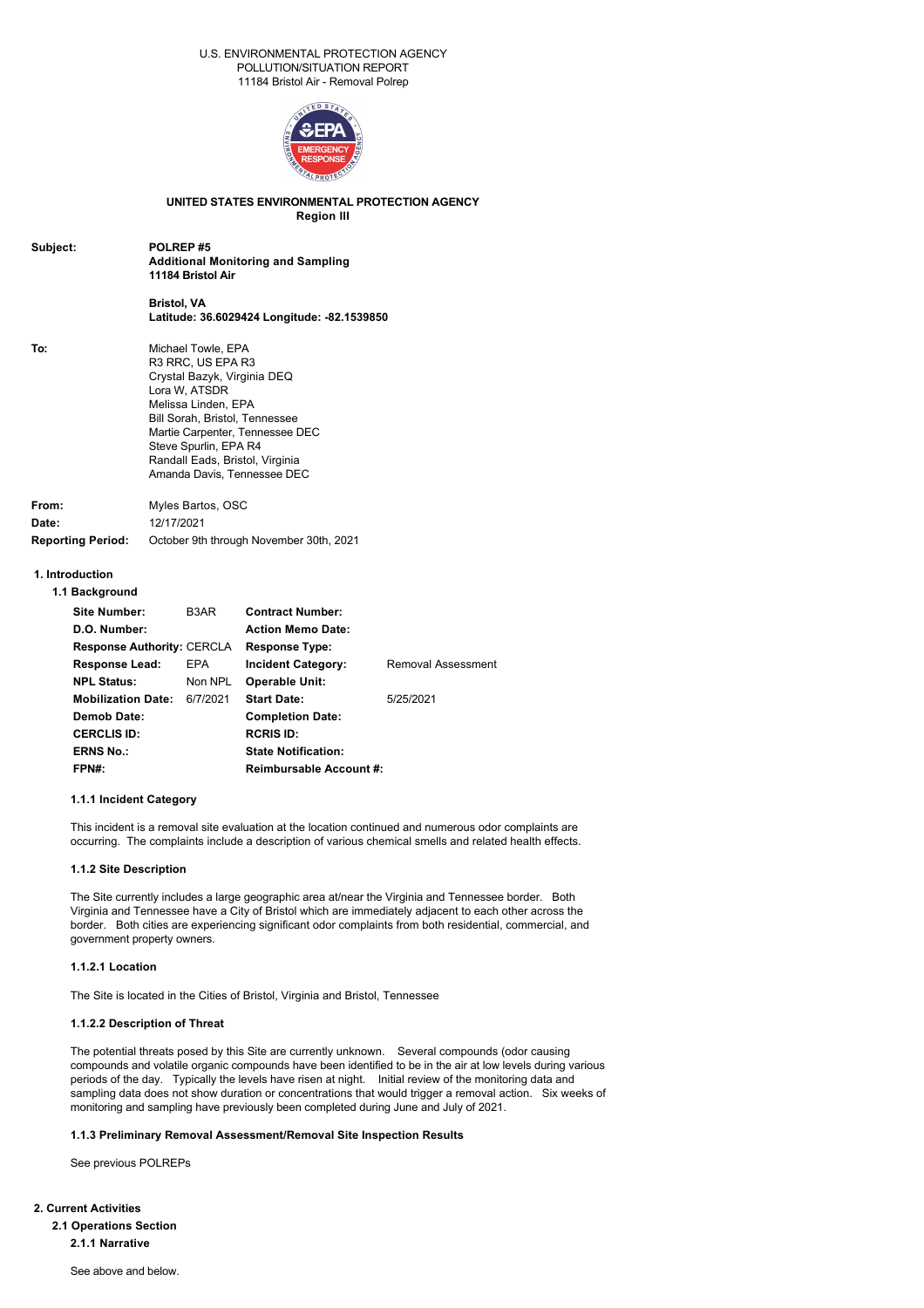#### **2.1.2 Response Actions to Date**

The OSC continues to coordinate and maintain communication with stakeholders that include, but are not limited to the following: Cities of Bristol Virginia and Tennessee, Virginia DEQ, Tennessee DEC, ATSDR, elected officials, consultants, and the public. Internally, the OSC has coordinated with various EPA programs that may be salient to the Site.

The OSC continued communications with a consultant for the City of Bristol, Tennessee regarding data collected during the events. The consultant plans on doing an independent evaluation (including sampling within the landfill proper) on risk.

Throughout the reporting period, EPA was copied on several letters penned by the local community leadership regarding the landfill. The letters were largely addressed to Virginia DEQ and numerous other stakeholders (Agencies and individuals) were copied. The community group has consistently provided the OSC a courtesy copy of the correspondence.

On October 12th, the community meeting mentioned in POLREP #4, took place. It focused on sharing the experiences of the community among the residents. The local community leaders provided the OSC with a recording of the meeting. A result of the meeting was the proposal (by the community group) to have "listening sessions" where local, state, and federal entities could hear from the public. ATSDR actively participated in two such sessions in November. EPA listened in, but did not present or speak.

The OSC maintained communication with the community and its leadership. During these communications, the residents have indicated that the odors have increased significantly both in frequency and intensity.

The community group has also been conducting air surveys. This included driving around and noting where odors were present. In addition, they purchased ambient air monitors. Two in particular have been in use for monitoring. The first is a Forensics Detector model FD-4A, basic 4 gas detector. The second is a Klein Tools Combustible Gas Leak Detector, model ET120.

Based on the these reports, coupled with the cooler temperatures which can increase the air inversion factor, the OSC decided to collect additional monitoring data. VADEQ has agreed to continued air sampling using the same strategy as previously developed. The basic strategy is to monitor the realtime results of the monitors and look for trends. When a trend is observed (e.g.; the concentration(s) of a chemical rise at the same time of day) VADEQ will deploy a sampling device/canister to collect an air sample for laboratory analysis. The sample collection period will be at least 8 or 24 hrs depending on which equipment is available at the time of collection.

The OSC requested the community identify areas of interest, specifically where they feel the odors are most intense and frequent. On October 16th, the community members provided 5 locations of priority (via emailed maps). Each area was highlighted by a circle that encompassed a group of homes (typically 1-4 "city blocks" in size. NOTE: city block is a generic term and several of the areas are rural and don't have a typical "block"). At the OSC's request, each of these areas was rated in order of priority, 1 through 5. The OSC reviewed the areas and provided them to VADEQ for on the ground research. It is important to identify specific properties within the areas that would meet the requirements for monitoring, including things like: site security to minimize the opportunity for theft or tampering and a power source. Shelter isn't as important as the daytime temperatures are cooler and equipment is less likely to overheat. VADEQ successfully identified several suitable addresses within priority areas.

On Monday, October 18th, EPA provided a briefing to Congresswoman Harshbarger's office regarding the current removal site evaluation efforts. In addition to the OSCs efforts to evaluate the odors in the community, brief explanations of other programmatic and agency roles were discussed at a high level. The explanations included efforts specifically related to landfill operation and regulatory compliance authorities.

On Monday, October 18th, EPA mobilized to site to begin a second round of air monitoring and sampling. Verbal access was secured from 3 individual property owners in or around the top three priority areas. General descriptions of the areas/locations are as follows:

 Priority #1. This is an area northwest of First Presbyterian Church in Bristol, Tennessee. The specific property also falls within priority area #5. This is identified as EPA location #8

- Priority #2. This is a property in the Forest Hills area of Bristol, Tennessee. This is identified as EPA location #7.

- Priority #3. This specific location is just north of the priority #3 area. EPA moved this location north for two reasons. First, an original EPA monitoring locations (Location #2) was on the southern side of this area and it would be duplicative. Second, there was a low lying area located just north that is in Bristol, Virginia along the Booher Rd that was extremely suitable for monitoring. This location is in Virginia and would allow at least one of the locations this round to be in Virginia.

Upon arrival on Tuesday, October 19th, EPA secured written access to do the monitoring. EPA, EPA ERT, START, and VADEQ were all onsite and began setting up the monitors at each location.

EPA and START returned to the Site on the morning of October 20th to inspect the stations. Location #8 had continued elevated VOC readings. Upon arriving at the location, the pelican case was opened and the readings immediately dropped. The case was subsequently opened and closed several times and each cycle showed the VOCs rise and fall with the closing and opening. Further inspection revealed a slightly loose connection with the hose that ran from inside the box to the outside ambient air. This loose connection allowed for fugitive VOCs (from off-gassing of plastics and/or foam inside the case) from within the pelican case to be detected with the monitor. The connection was tightened and the VOCs returned to the expected low levels. All other monitors had sufficiently tight connections to ensure only ambient outdoor air was being monitored.

All parties demobilized from Site and continued 24/7 remote monitoring of the stations. VADEQ prepared to collect air samples during the period as realtime data dictated.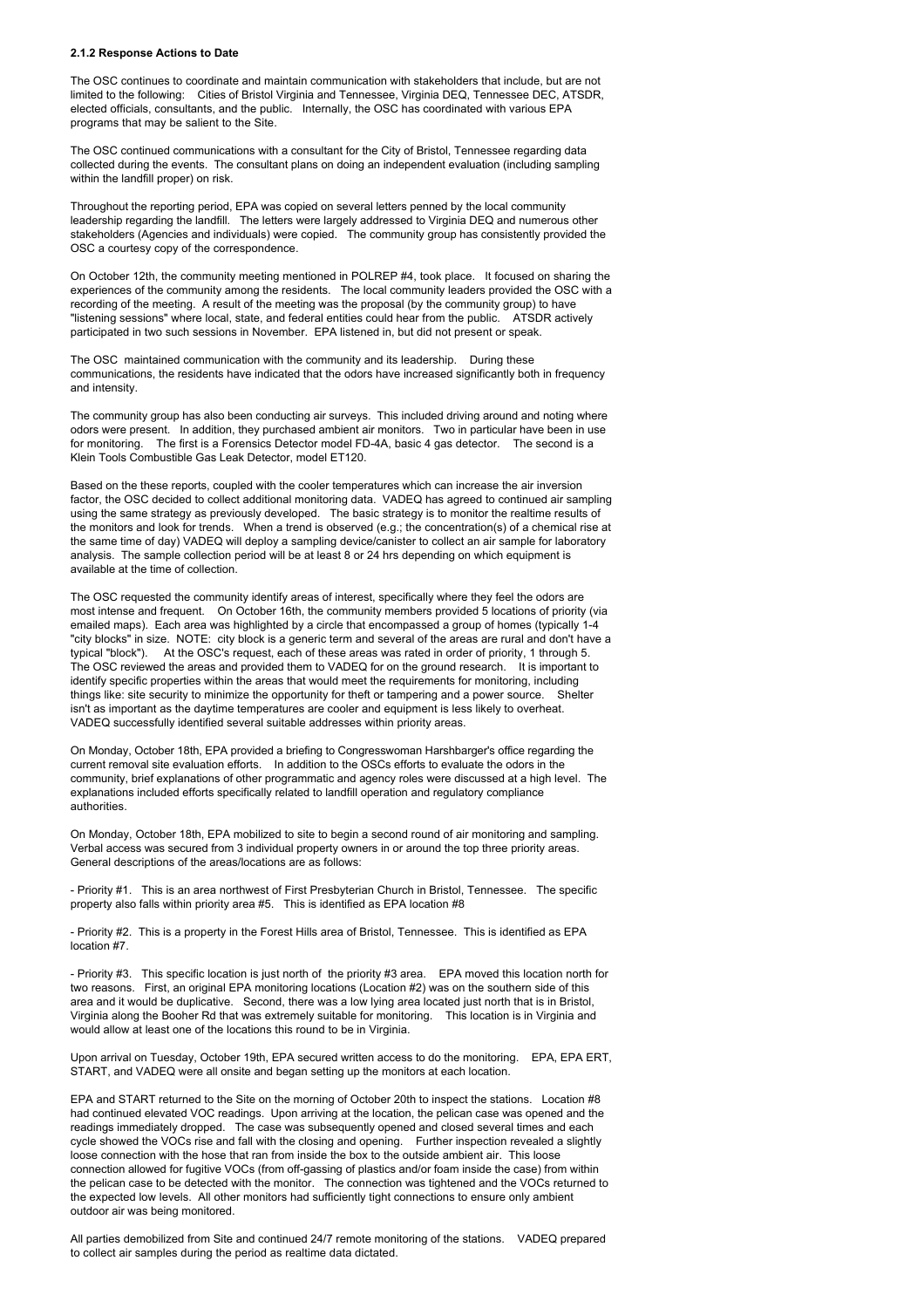During the October monitoring and sampling period, mobile air monitoring was also conducted. This mobile monitoring was conducted at the stationary locations but primarily at other locations around the neighborhoods and in areas of high complaints. The monitoring (with instruments) was conducted at various times of the day (as late as midnight and early as 5 am). The OSC traveled the areas (without instruments) searching for odors as late as 12:30 am and as early as 04:30 am.

Portable, hand-held air monitoring equipment was used to conduct mobile air monitoring. Hand-held monitoring equipment included: a MultiRAE Pro with a photoionization detector (PID) for VOC, methyl mercaptan, carbon monoxide, hydrogen sulfide, and oxygen sensors; an UltraRAE 3000 PID with a benzene tube; and TVA 2020 with a flame ionization detector (FID) for VOC. The TVA 2020 with an FID sensor cannot detect VOC at the low levels that a MultiRAE Pro can achieve, but it has the ability to detect methane, which cannot be detected using a PID sensor.

The general areas where mobile monitoring occurred are described below:

Bristol, Virginia: Intersection of Whitten Way/Kings Mill Pike; Woodland Circle; near intersection of Kings Mill Pike/Valley Drive; near intersection of Harlow Street/New Hampshire Avenue; Booher Lane; Kings Mill Pike near Northstar Baptist Church; multiple locations along Shakesville Road north of intersection with Kings Mill Pike (including monitoring at storm drain inlets); and multiple locations along Booher Road/Booher Springs Road.

Bristol, Tennessee: Florida Avenue between the intersections with Pine Street and Spruce Street (including at storm water inlets and sewer manhole cover at intersection of Florida Avenue/Spruce Street); Sparkling Brook Drive/Spanish Oak Drive; Fire Station #2 on Kings Mill Pike; intersection of Taylor Street/Georgia Avenue (including storm water inlet); and multiple locations along Booher Road/Booher Springs Road.

Mobile air monitoring was conducted at one or more of the above locations on the following dates in October 2021: 20, 24, 25, 27, and 28.

The following is a summary of air monitoring results. All meters were calibrated as appropriate. Additional details will be provided in the data summary report that is expected to be finalized later in 2021.

Oxygen: 20.9%

- Hydrogen Sulfide: 0.0 ppm (Note: multiRAE sensors read down to ppm levels. The Honeywell SPMs read to ppb levels)

- Carbon Monoxide: 0.0 ppm
- Benzene: 0.0 ppm

- Volatile Organic Compounds via Photo Ionization Detector (PID): 10-30 ppb maximum.

 Volatile Organic Compounds via Flame Ionization Detector (FID): These readings varied by location. The highest ambient air concentration was 20 ppm on Shakesville Rd. Typical ambient air concentrations ranged from 3 to 6.5 ppm. The highest concentration was observed at a storm inlet near the public works facility. This reading was 800 ppm and represented "headspace". EPA surveyed inlets downstream and the concentrations significantly dropped the farther downstream we went.

The following air samples were collected by VADEQ during the October monitoring period:

### **Location 7 (community priority #2 area) :**

• None. There were no trends observed in the real time monitoring at this location that triggered air sampling.

### **Location 8 (community priority #1 area):**

• 10/20/21, 8 hour sampler (Canister #332, K2 passive sampler) – Sample start time 2302 hours on 10/20/21. Sample stop time 0810 hours on 10/21/21. Total run time 9 hours 8 minutes. • 10/27/21, 8 hours sampler (Canister #542, K4 sampler) – Sample start time 2236 hours on 10/27/21. Sample stop time 0653 hours on 10/28/21. Total run time 8 hours 17 minutes. • 10/27/21, 8 hours sampler (Canister #S-186, K-1 sampler) - Sample start time 2256 hours on 10/27/21. Sample stop time 0803 hours on 10/28/21. Total run time 9 hours 7 minutes.

### **Location 9 (slightly north of community priority #3 area):**

• 10/23/21, 24 hour sampler (Canister #346, K-8 passive sampler) - Sample start time 2300 hours on 10/23/2021. Sample stop time 0242 hours on 10/25/21. Total run time 27 hours 42 minutes. • 10/27/2021, 24 hours sampler (Canister #523, K7 Passive Sampler) – Sample start time 0920 hours on 10/27/21. Sample stop time 1235 hours on 10/28/21. Total run time 27 hours 15 minutes.

Additionally, VADEQ collected two air samples outside of the October monitoring period. These samples will still be used as part of EPA's overall evaluation of Site conditions.

### **Location 6 (previous monitoring location):**

• 09/30/2021, 24 hour sampler (Canister #543, K-7 passive sampler) – Sample start time 2005 hours. Sample stop time 0145 hours on 10/02/2021. Total run time 29 hours 40 minutes. NOTE: This sample was not taken in conjunction with EPA.

### **Location 7 (previous monitoring location):**

• 10/01/2021, 24 hour sampler (Canister #522, K-8 passive sampler) – Sample start time 2008 hours. Sample stop time 0152 hours on 10/02/2021. Total run time 29 hours 44 minutes. NOTE: This sample was not taken in conjunction with EPA.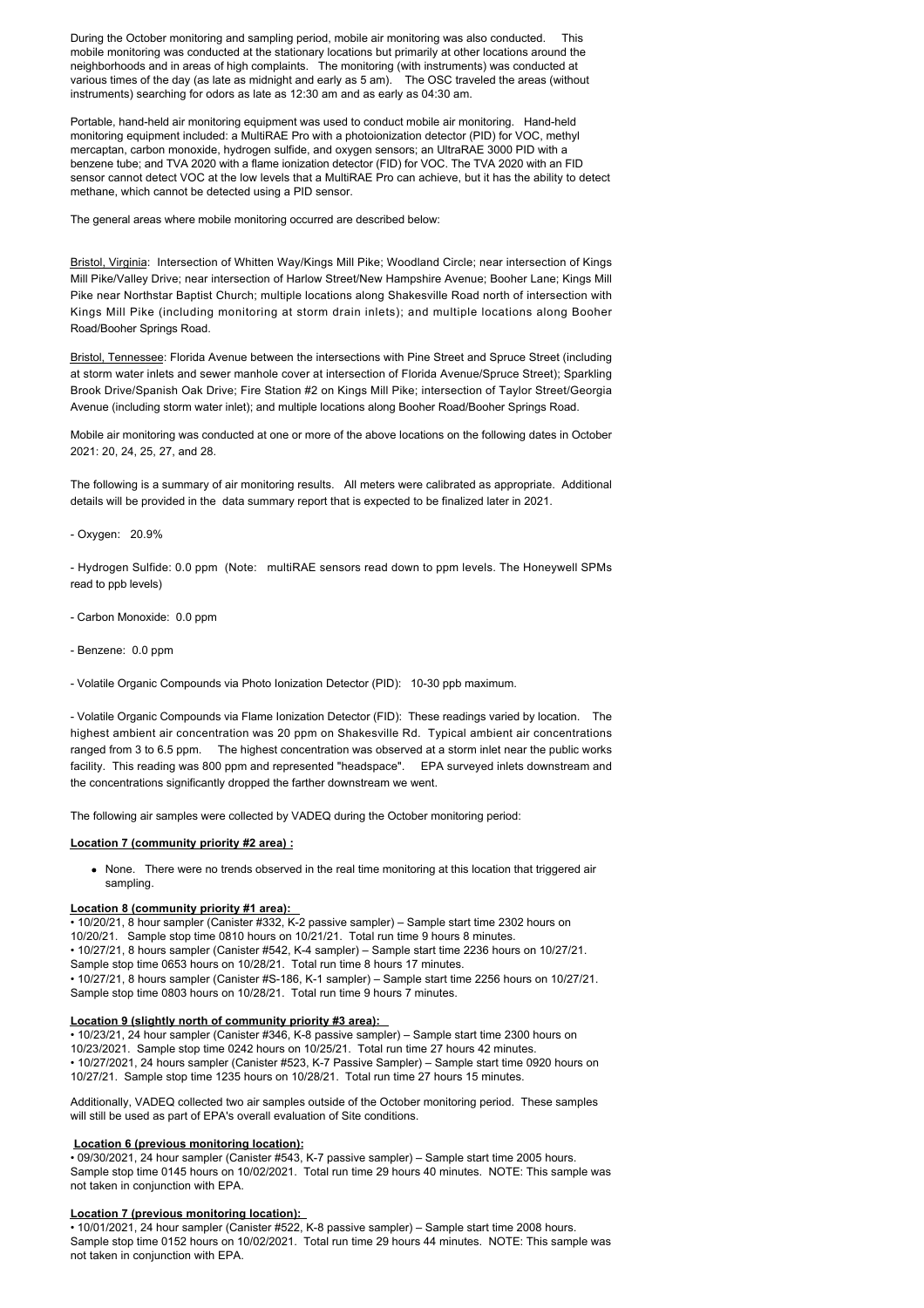\*\*This effort continues to be part of a removal site evaluation (RSE) as described in 40 CFR 300.410. The RSE included a preliminary removal assessment which is primarily administrative in nature. The OSC reviewed documented complaints of odors and physical affects the community was reporting. Additionally, historical sampling data supplied by the VADEQ was reviewed and evaluated. This was followed by a site inspection with onsite presence throughout the communities of both Bristol, Virginia and Bristol, Tennessee. The "Site", defined as the communities in both Bristol, Virginia and Bristol, Tennessee who have reported significant odors, is where the removal site inspection occurred. A previous 6 week monitoring period occurred in June and July of 2021.*\*\** 

On November 16th, EPA provided an additional briefing on the status of the evaluation to Congresswoman Harshbarger's office.

### **2.1.3 Enforcement Activities, Identity of Potentially Responsible Parties (PRPs)**

None identified.

# **2.1.4 Progress Metrics**

| Waste Stream   Medium |  | Quantity   Manifest # | Treatment | Disposal |
|-----------------------|--|-----------------------|-----------|----------|
|                       |  |                       |           |          |
|                       |  |                       |           |          |
|                       |  |                       |           |          |

### **2.2 Planning Section**

### **2.2.1 Anticipated Activities**

EPA will continue coordination with the community.

The EPA will continue to engage the various agencies and programs that are salient to the site. Specifically, EPA OSC will continue to coordinate with the EPA Enforcement and Compliance Assurance Division (ECAD) and VADEQ.

EPA will evaluate laboratory data received from VADEQ and provide all data to ATSDR for further evaluation.

### **2.2.1.1 Planned Response Activities**

### **2.2.1.2 Next Steps**

Evaluation data and determine

### **2.2.2 Issues**

## **2.3 Logistics Section**

No information available at this time.

#### **2.4 Finance Section**

No information available at this time.

#### **2.5 Other Command Staff**

No information available at this time.

### **3. Participating Entities**

### **3.1 Unified Command**

United States Environmental Protection Agency (EPA) Agency for Toxic Substance and Disease Registry (ATSDR) Virginia Department of Environmental Quality (VADEQ)

### **3.2 Cooperating Agencies**

City of Bristol Virginia City of Bristol Tennessee Tennessee Department of Environment and Conservation (TDEC)

### **4. Personnel On Site**

EPA Virginia Department of Environmental Quality Tetra Tech (EPA contractor)

#### **5. Definition of Terms**

VOC: Volatile Organic Compound PID: Photo Ionization Detector FID: Flame Ionization Detector SPM: Single Point Monitor.

### **6. Additional sources of information**

No information available at this time.